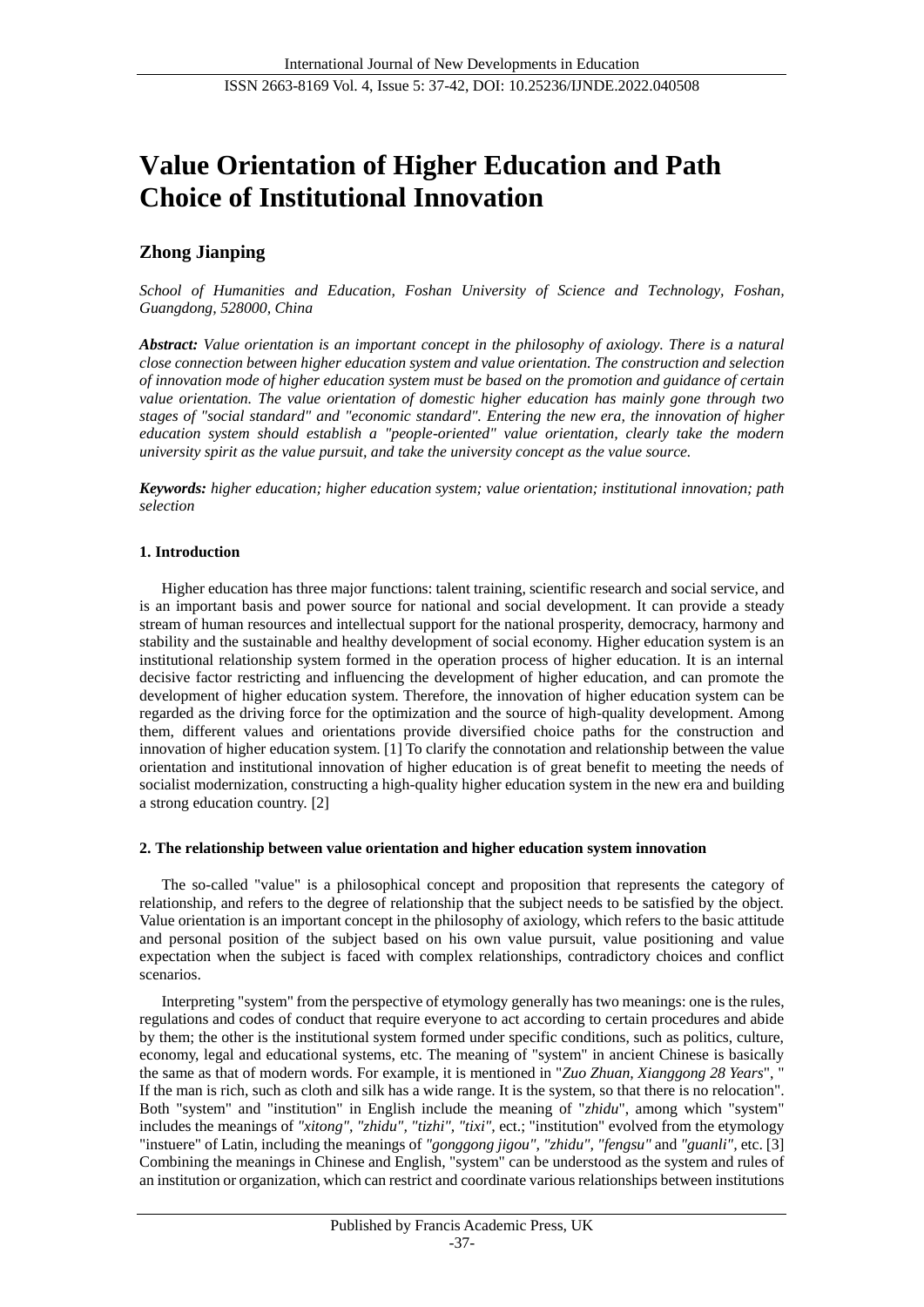or organizations and within them. Institutions cannot remain the same; there will always be changes or transformations. [4] In the new institutional economics, institutional change is called institutional change, which refers to the process and result of a new system with higher efficiency producing and replacing and substituting the old system, during which behavioral rules will occur. [5] Substitution, transformation and innovation, therefore, institutional change is often referred to as "institutional innovation". [6] A domestic scholar pointed out that in the field of education, the frequency of using "institutional innovation" is much higher than that of "institutional change". [7] There is no doubt that the system cannot be equal to the value, but the system can refer to a certain value symbol and can be used as the carrier of value. [8]

That is to say, any system contains corresponding values and orientations, and vice versa, any value concepts and orientations must have corresponding objective systems. Therefore, there is a natural and close relationship between the higher education system and the value orientation. The construction and selection of the innovation model of the higher education system must be based on the promotion and guidance of a certain value orientation.

#### **3. Evolution and reflection on the value orientation of domestic higher education**

As mentioned above, the value orientation plays an important role in promoting and guiding the development of higher education. The value orientation of higher education is the criterion for judging and evaluating the legitimacy of the development and reform of higher education, and plays a powerful role in various activities in the field of higher education. It has the functions of direction, regulation and domination. Since the founding of the People's Republic of China, due to the mistakes and biases in the value orientation of higher education, the development of domestic higher education has gone through hardships, leaving indelible lessons and pains. Today, reviewing and reflecting on the evolution of the value orientation of higher education from the founding of China, summarizing the achievements and experiences, and reflecting on the conflicts and causes, will undoubtedly have both important theoretical value and significance realistic meaning for promoting the high-quality development of the higher education system in the new era.

#### *3.1. "Society-based" higher education value orientation (1949-1976)*

In the early days of the founding of the People's Republic of China, there were many things waiting to be rebuilt. In September 1949, the "Common Program" clearly stipulated that the main task of the national cultural and educational work was to "improve the cultural level of the people and cultivate talents for national construction". Therefore, under this situation, higher education is faced with the important task of cultivating a large number of professionals from all walks of life for the economic construction and recovery of New China. In 1952, the Ministry of Education passed the nationwide adjustment of colleges and departments, focusing on the development of industrial colleges, especially single-subject professional colleges, and cultivated a large number of high-level professional and technical personnel for industrial construction, resulting in rapid economic and social development. The education system has achieved initial innovation, but there have also been problems such as too much utilitarian value orientation and difficulty in developing students' personalities.

In September 1958, according to the general line of economic and social development of " achieve greater , faster , better and more economical results ", the "Instructions on Educational Work" put forward a leap-forward higher education development goal, and established and developed a large number of "labor universities" through unconventional methods. Work-study colleges have enabled rapid growth and expansion of the number and scale of colleges and universities in a short period of time, and to a certain extent contributed to the formation of scientific research teams and the improvement of scientific research strength, but more importantly at the same time, it led to the disorder development of teaching work and slide in teaching quality. [9]

In September 1961, the "Sixty Articles of Higher Education" reaffirmed the training of specialized talents and the improvement of teaching quality, and pointed out the direction of higher education reform and development and value orientation reconstruction, thus creating a healthy and favorable institutional environment for higher education. The work of institutions of higher learning has been gradually adjusted and improved. However, the mistakes in the value orientation from 1966 to 1976 made the development of higher education helplessly deviated from the normal track and presented a situation that was difficult to sustain.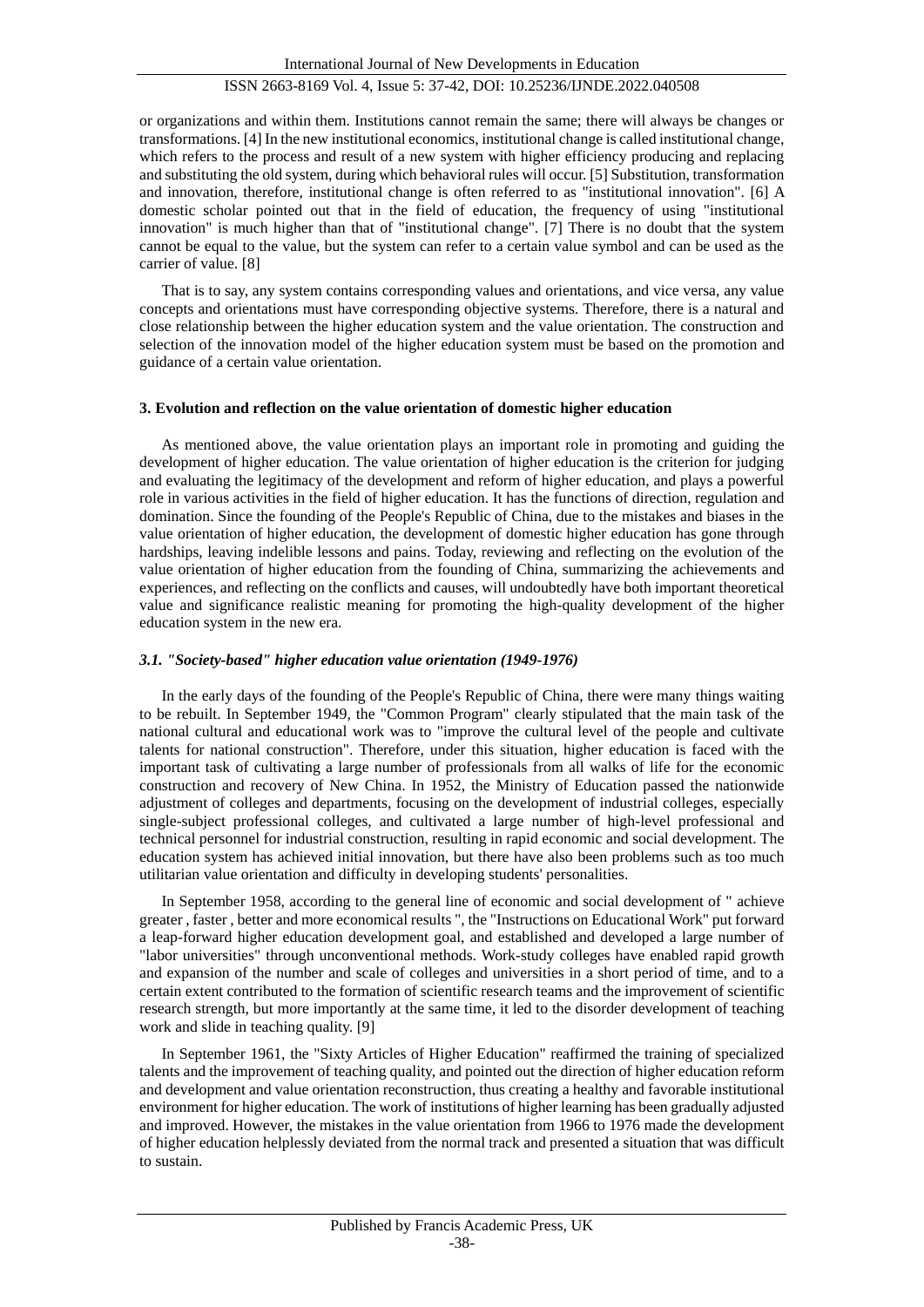#### *3.2. "Economy-based" higher education value orientation (1978-2000)*

The Third Plenary Session of the Eleventh Central Committee held in 1978 shifted the focus of the national work to economic construction. The "three aspects" put forward in the early stage of reform and opening up restored the normal order of higher education and began to develop rapidly.[10]

In 1985, the "Decision on the Reform of the Education System" released and broke the shackles of higher education's passive adaptation to economic construction, making it back to the normal track, training a large number of specialized talents for socialist construction, and also drawing attention to the humanistic value of education.

In 1992, the establishment of the goal of "establishing a socialist market economic system" and the clarification of education as a "tertiary industry" indicated that promoting social and economic development has also become a yardstick and criterion for judging the reform and development of higher education. In 1993, the "Outline of China's Education Reform and Development" proposed that education should be consciously obeyed and limited to the center of economic construction.

On the whole, the value theory and orientation of higher education at this stage clearly demonstrated the bias of "economic standard", and the economic value trend of marketization and industrialization of higher education has been widely disseminated, and has become a part of higher education system construction and institutional innovation guidelines.

#### **4. Value Orientation in the New Era and Path Selection of Higher Education Institutional Innovation**

Undoubtedly, value always have a corresponding subject, [11] and it is no exception for higher education with diverse types and structures. [12] Therefore, the organizers, managers and educators of higher education obviously also have multi-oriented value propositions. [13] From the above, the development of higher education is deeply influenced by value orientation, and the model construction and path selection of higher education system innovation are obviously closely related to it.

Higher education in the new era is facing complex relationships, new opportunities and challenges. All higher education entities must establish a correct value orientation and insist on innovating and optimizing all aspects of higher education systems. [14] Only in this way can a new era of higher education be created and completed. A socialist educational power has laid a solid foundation for the great rejuvenation of the Chinese nation.

#### *4.1. "People-oriented" is the value orientation of higher education system innovation*

"People-oriented" is the soul and essence of contemporary higher education, which is of great significance for building a high-quality higher education system and building a socialist modern education country with Chinese characteristics and world-class level. [15] Facing the new education environment in the era of knowledge economy and big data, the innovation of higher education systems and systems requires a comprehensive understanding and continuous adherence to the regularity of student-oriented education, and the establishment of a "people-oriented" value orientation and education concept. Actively learn and learn from the effective innovative models and paths of the higher education system in developed countries, thereby comprehensively expanding the development space of domestic higher education, effectively optimizing the pattern and system of higher education, and continuously improving the overall strength and level of higher education.

Adhering to the value orientation of "people-oriented" higher education system innovation, we must follow the philosophy of humanism, resolutely oppose utilitarianism, and instead focus on people's internal needs and development, in the implementation of talent training, scientific research and social development in higher education. In the process of serving, it truly takes people as the object and center, as the purpose and standard, and implements the idea of "people-oriented" throughout all aspects of the operation of colleges and universities. [16]

In September 2018, the Ministry of Education issued the "Opinions on Accelerating the Construction of High-level Undergraduate Education to Comprehensively Improve Talent Cultivation Ability", making "teaching and educating people" the focus of attention in domestic higher education theory and practice. Therefore, adhering to the value orientation of "people-oriented" higher education system innovation must also pay attention to the era connotation of "teaching and educating people". "Teaching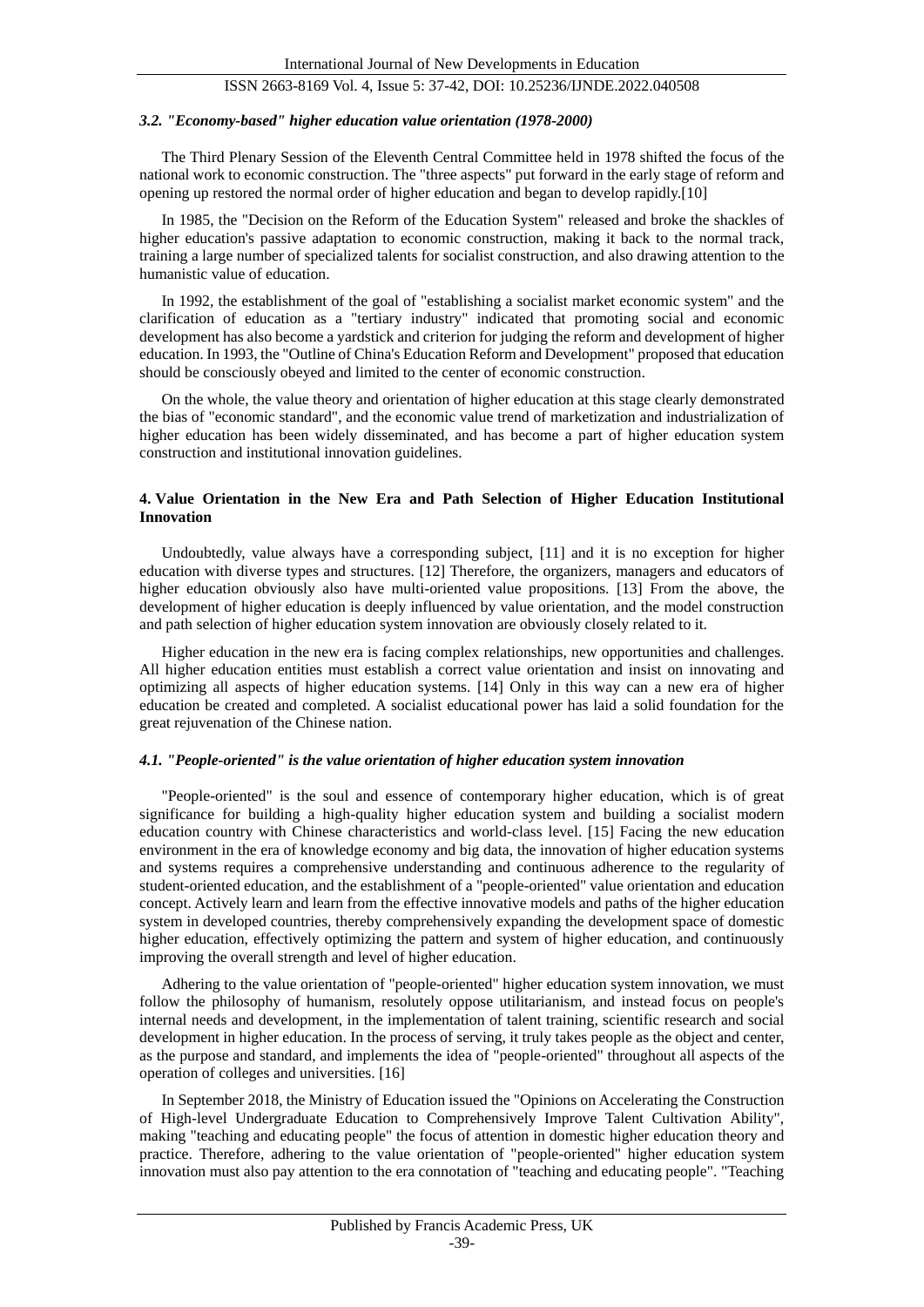and educating people" mainly means that in the teaching process, teachers should not only impart scientific and cultural knowledge, but also actively guide and influence students to establish a correct world outlook, values and outlook on life, so that the process of students becoming talents can also be realized the goal of as "people".

It must be noted that "teaching and educating people" includes two main bodies: teachers and students. So if adhere to the value orientation of "people-oriented" higher education system innovation, we should take into account the relationship between "teacher-oriented" and "student-oriented". "Teacher-oriented" is the basic principle that should be followed in the operation process of higher education institutions, which requires the administrators of higher education to establish the concept of "serving teaching", fully affirm the importance and main body status of professional teachers, actively and voluntarily play the role of server and assistant of teachers' teaching. Only in this way can professional teachers establish a sense of ownership, mobilize their enthusiasm, dynamism and innovation, and urge them to devote themselves to their own work in talent training and scientific research, and complete high-quality talents and high-level scientific research task. "Student-oriented" should always put students in the main position. In all related work of higher education, we strive to achieve "everything for students, everything of students, and every students", comply with the objective laws of students' physical and mental development, and fully considering the power and individuality of students, we should strive to train students to become builders and successors of socialist modernization with all-round development in moral, intellectual, physical, aesthetic, labor and other aspects.

#### *4.2. The modern university spirit is the value pursuit of higher Education system innovation*

The university spirit is a unique temperament and a symbol of the times precipitated in the reform and development of higher education, and plays an immeasurably important role in creating a higher education development environment that advocates science and institutional harmony. The university spirit belongs to the invisible spiritual level, while the institutional innovation is located at the concrete operational level, which is the leading direction of the reform and development of higher education in various countries. University spirit is the value pursuit of higher education system innovation, as well as the value concept, intangible force and inexhaustible driving force for promoting higher education institutions. However, due to the decline of the traditional university spirit in China, the system innovation of higher education and the construction of the modern university system have appeared in the dilemma of lack of motivation and taking care of one thing and another. The university spirit keeps pace with the times, so it has the characteristics of tradition, modernity and future. The inheritance of the modern university spirit also requires the cultivation and protection of the higher education system. [17] The higher education system generally refers to two meanings: one is the external macro school-running system, that is, the relationship between the government, the university and the society; the other is the internal micro-level of university management system and operation mode.

At present, in the new stage of socialist modernization, we should vigorously promote the spirit of modern universities, reshape the independent and critical spirit of universities, and strive to coordinate the relationship between universities, government and society, as well as the relationship between academic power and administrative power. So that the demonstration of the modern university spirit has become the proposition and requirement of the new era, creating a good ecological environment for the innovation of the higher education system model.

#### *4.3. The concept of university is the source of value for higher Education system innovation*

The idea of a university is people's rational understanding and reflection on a series of philosophical issues such as the function and nature of the university. Different countries have different cultural traditions and modes of thinking, thus forming different philosophical systems and university concepts. John Newman in Britain, Karl Jaspers in Germany, Clark Kerr in the United States and Emile Durkheim in France, who has conducted in-depth and systematic thinking on the concept of university and left a thought-provoking masterpiece.

Ideas are the forerunners of the system, and the system can be the guarantee of the idea. The concept of modern universities has been continuously enriched in line with the development of the situation and the changes of the times. It has the characteristics of the times, systematization, innovation and forwardlooking, as well as quite deep and rich connotations, including university autonomy[18], presidents governing the universities, professors' academic research, moral education first, all-round development, nurturing the society, running a university with characteristics, personality development, etc. Advanced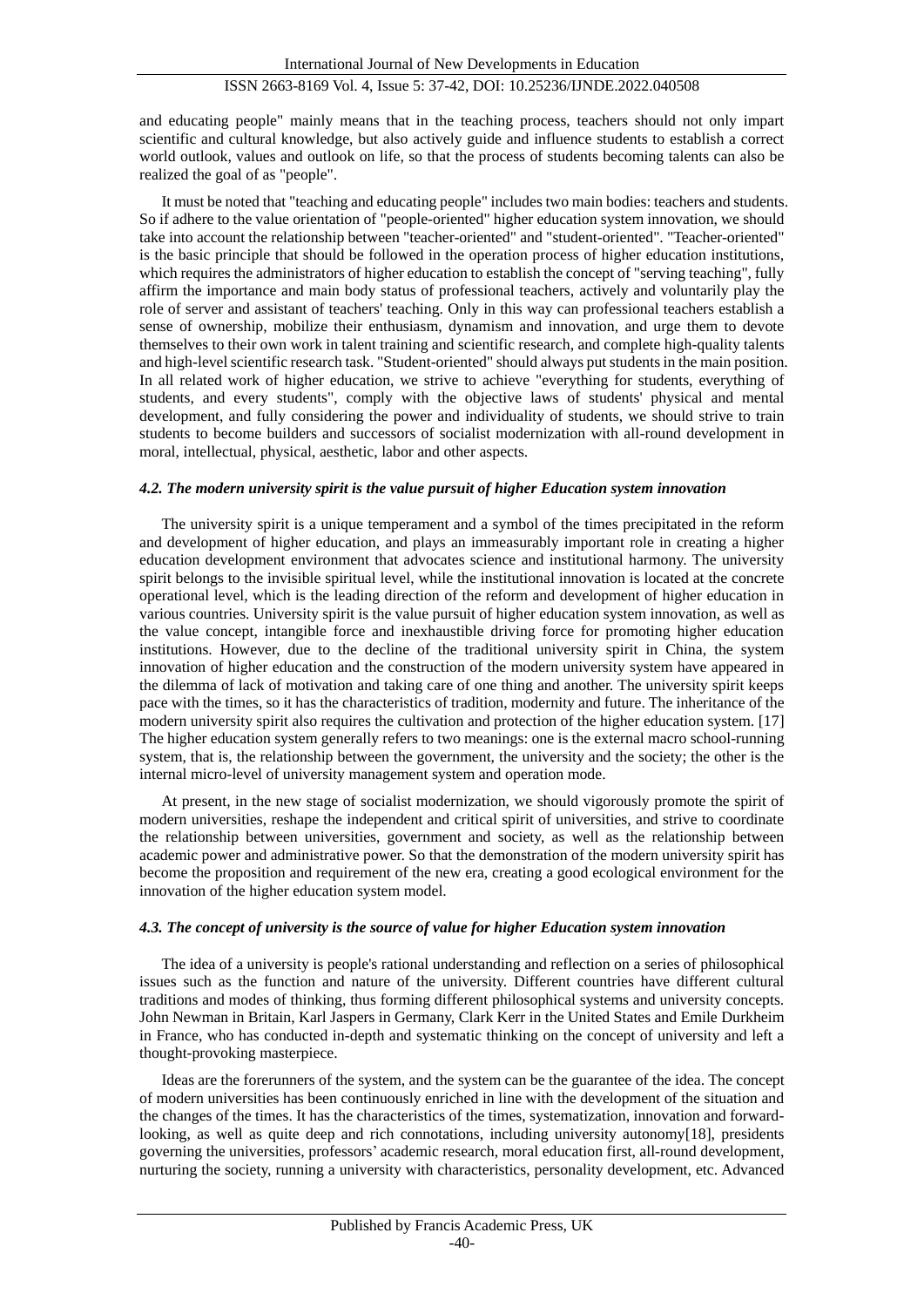International Journal of New Developments in Education

# ISSN 2663-8169 Vol. 4, Issue 5: 37-42, DOI: 10.25236/IJNDE.2022.040508

university concepts are the source of value for higher education system innovation, [19] which can spawn and achieve a number of outstanding universities and create a glorious era of higher education. Looking back at the history of higher education, we can find that every major innovation in higher education is directly related to the change in the concept of universities. Therefore, the innovation of the higher education system in the new era must adhere to the value orientation and pursuit of "Chinese characteristics" and "new era". Among them, "Chinese characteristics" is the direction, ideal and standard of domestic higher education system innovation, which can refer to the prosperity and characteristics of ancient traditional academies, and draw useful lessons and inspiration from them; "new era" is the value orientation of higher education system innovation and orientation. The orientation are the direction and guidance for implementing the virtues and cultivating people, promoting fairness and justice in education, and cultivating socialist builders and successors. [20]

#### **5. Conclusions**

Nowadays, there are many problems in the school-running model and school-running system of the university, and these problems should arouse the common concern, attention and solution of the government, universities and society. After the founding of New China, the value orientation of higher education had experienced from "social standard" and "economic standard", [21] which greatly affected the talent training function of higher education. [22] Today, based on the social and economic development foundation of higher education, adhering to the "people-oriented" value orientation of the new era, the model of the higher education system has been continuously innovated, and the structure and level of higher education have been continuously optimized. Under the guidance, promotion and regulation of this higher education concept and value orientation, the grand goal of building a highquality higher education system and a socialist modern education power will be achieved as soon as possible.

#### **Acknowledgements**

**Funding:** This research was supported by Humanities and Social Sciences Research Program of Ministry of Education of China (18YJC880149), Educational Science Planning and Research Project of Guangdong (2017GXJK182).

#### **References**

*[1] Feng, X. D. (2004). The Institutional Change and path selection of Higher Education Popularization. Higher Education Research, (03): 30-34.*

*[2] Fan, G. R. (2022). Construction of high-quality education system: Value, Connotation and system guarantee. Nanjing Normal University Daily (Social Science edition), (02): 5-13.*

*[3] Zeng, Y. (2015). Yu. Research on the Institutional Change and Innovation of Higher Education in China. Shanghai: Fudan University Press.*

*[4] Xiong, Z. X. (2002).Higher Education System Innovation Theory. Guangzhou: Guangdong Higher Education Press.*

*[5] [US] Ronald H. C., et al. (1994). Property Rights and Institutional Change- -The School of Property Rights and the New Institutional School. Liu Shouying, et al. Shanghai: Ge Press.*

*[6] Zhang K. (2015). Modern university institutional innovation with Chinese Characteristics -- based on new institutional economics. Beijing: People's Publishing House.*

*[7] Liao, M. L., He, W. H. (2005). On the Institutional Change System of Higher Education from the Perspective of New Institutional Economic. Journal of Taiyuan Normal University (Social Science Edition), (04):126-128*

*[8] Zhang, Y. L., Ye, W. Z. (2001). On Educational System Innovation. Research on Education Development, (05): 9-13.*

*[9] Zhou, Q. X. (2004). Quality standards of higher education: characteristics, value orientation and structure system. Jiangsu Higher Education, (03): 8-10.*

*[10] Cui, Y. P. (2002). An Economic Analysis of Higher Education System Innovation. Beijing: Beijing Normal University Press.*

*[11] Tang, S. G. (2020). On the Value Property of the Modern University System. Jiangsu Higher Education, (06): 1-6.*

*[12] Xu, L., Xu, H. (2001). Higher Education Popularization and System Innovation. Higher Education*